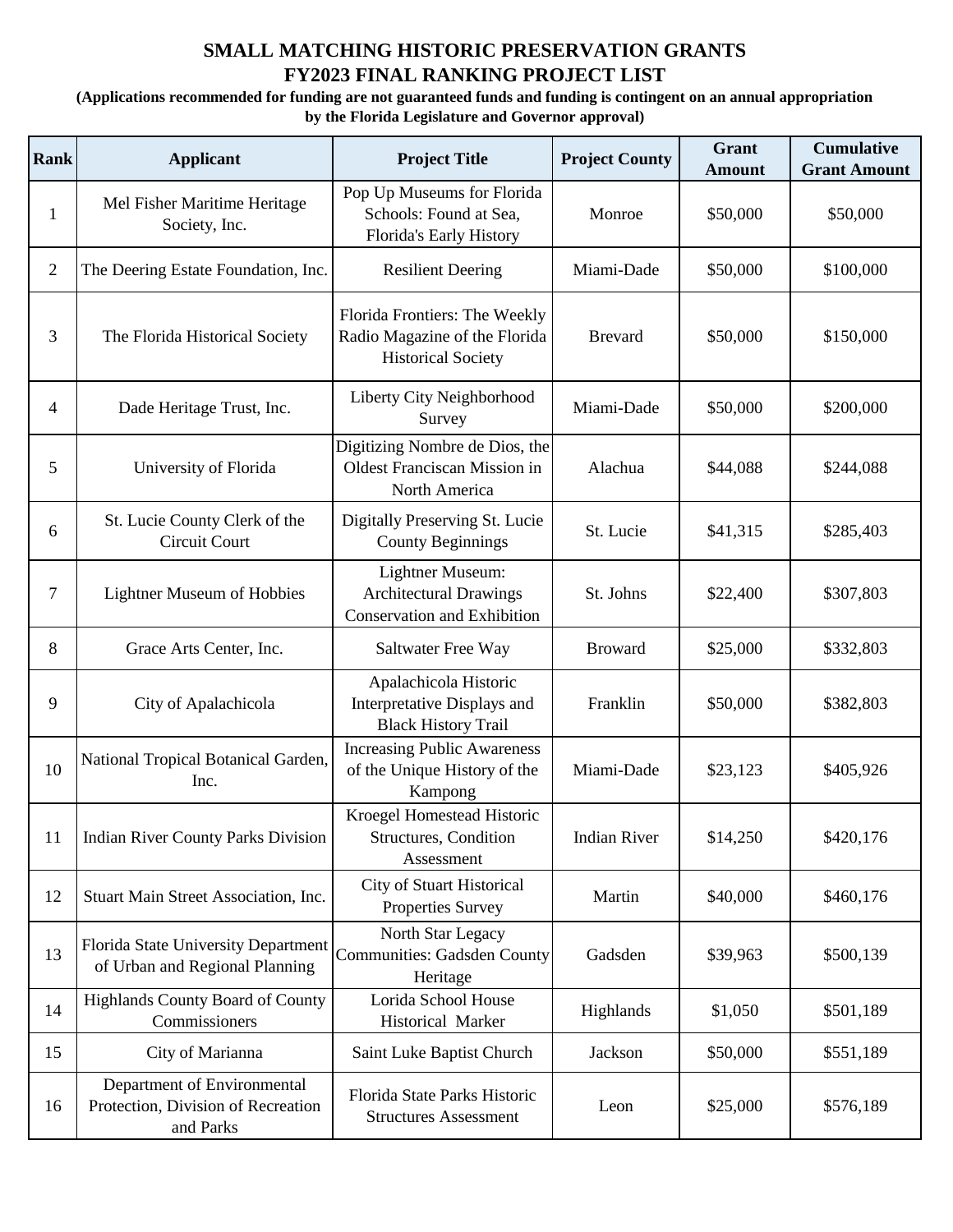| 17 | <b>Pinellas County Government</b>                            | Heritage Village Virtual<br>Rendering of Historic<br><b>Structures</b>                                          | Pinellas            | \$25,000 | \$601,189   |
|----|--------------------------------------------------------------|-----------------------------------------------------------------------------------------------------------------|---------------------|----------|-------------|
| 18 | Key West Harry S Truman<br>Foundation, Inc.                  | The Key West Harry S.<br><b>Truman Foundation Catalogue</b><br>& Collection Plan                                | Monroe              | \$25,000 | \$626,189   |
| 19 | The Washington County Historical<br>Preservation Society Inc | Holms Town Archaeological<br>Search                                                                             | Washington          | \$50,000 | \$676,189   |
| 20 | Indian River Land Trust, Inc                                 | <b>Indian River Land Trust</b><br>Geomorphology and<br>Archaeology Project                                      | <b>Indian River</b> | \$23,179 | \$699,368   |
| 21 | Theater with a Mission, Inc.                                 | A New Flag for Florida                                                                                          | Leon                | \$18,875 | \$718,243   |
| 22 | The East-West Foundation                                     | Florida's Black Muslim<br>Heritage                                                                              | Miami-Dade          | \$50,000 | \$768,243   |
| 23 | City of Niceville                                            | Niceville Historical Marker<br>Grant A                                                                          | Okaloosa            | \$1,210  | \$769,453   |
| 24 | <b>Washington County Tourist</b><br>Development Council      | Old Spanish Trail/Historic<br>Highway 90 Story Map                                                              | Washington          | \$19,850 | \$789,303   |
| 25 | Marjorie Harris Carr Cross Florida<br>Greenway               | Holy Band of Inspiration<br>Church #1 Stabilization and<br>Restoration                                          | Marion              | \$30,000 | \$819,303   |
| 26 | City of Fort Lauderdale                                      | City-Wide Architectural<br>Resource Survey - Phase II<br>(Continued)                                            | <b>Broward</b>      | \$31,750 | \$851,053   |
| 27 | Florida Community Corporation                                | Florida Chitlin Circuit                                                                                         | Orange              | \$50,000 | \$901,053   |
| 28 | Tallahassee Historical Society                               | Tallahassee 200: From<br><b>Territory to Statehood</b>                                                          | Leon                | \$20,000 | \$921,053   |
| 29 | City of Newberry                                             | City of Newberry Historic<br><b>Resources Survey Update</b>                                                     | Alachua             | \$31,000 | \$952,053   |
| 30 | City of Titusville, Florida                                  | City of Titusville Architectural<br><b>Style and Design Guidelines</b>                                          | <b>Brevard</b>      | \$40,000 | \$992,053   |
| 31 | Town of Belleair                                             | Town of Belleair Historic<br>Design Guidelines                                                                  | Pinellas            | \$42,500 | \$1,034,553 |
| 32 | Florida Trail Association                                    | <b>Public Heritage Education:</b><br>Preserving Byrd Hammock                                                    | Wakulla             | \$50,000 | \$1,084,553 |
| 33 | City of Chipley                                              | Old Chipley City Hall                                                                                           | Washington          | \$33,000 | \$1,117,553 |
| 34 | Wakulla County Historical Society,<br>Inc.                   | Old Wakulla Jail: Planning for<br>Preservation                                                                  | Wakulla             | \$50,000 | \$1,167,553 |
| 35 | Brooksville Vision Foundation, Inc.                          | Downtown Brooksville<br>Historic Resource Survey                                                                | Hernando            | \$35,200 | \$1,202,753 |
| 36 | Archaeological Research<br>Cooperative, Inc.                 | The Lake George Prehistory<br>Underwater Survey Phase III:<br>Searching for Paleoindian and<br>Pre-Clovis Sites | Putnam              | \$48,269 | \$1,251,022 |
| 37 | City of Eustis                                               | City of Eustis Historic and<br>Architectural Survey, 1940-<br>1971                                              | Lake                | \$50,000 | \$1,301,022 |
| 38 | Museum of the Islands                                        | Museum of the Islands History<br><b>Exhibits Projects</b>                                                       | Lee                 | \$1,500  | \$1,302,522 |